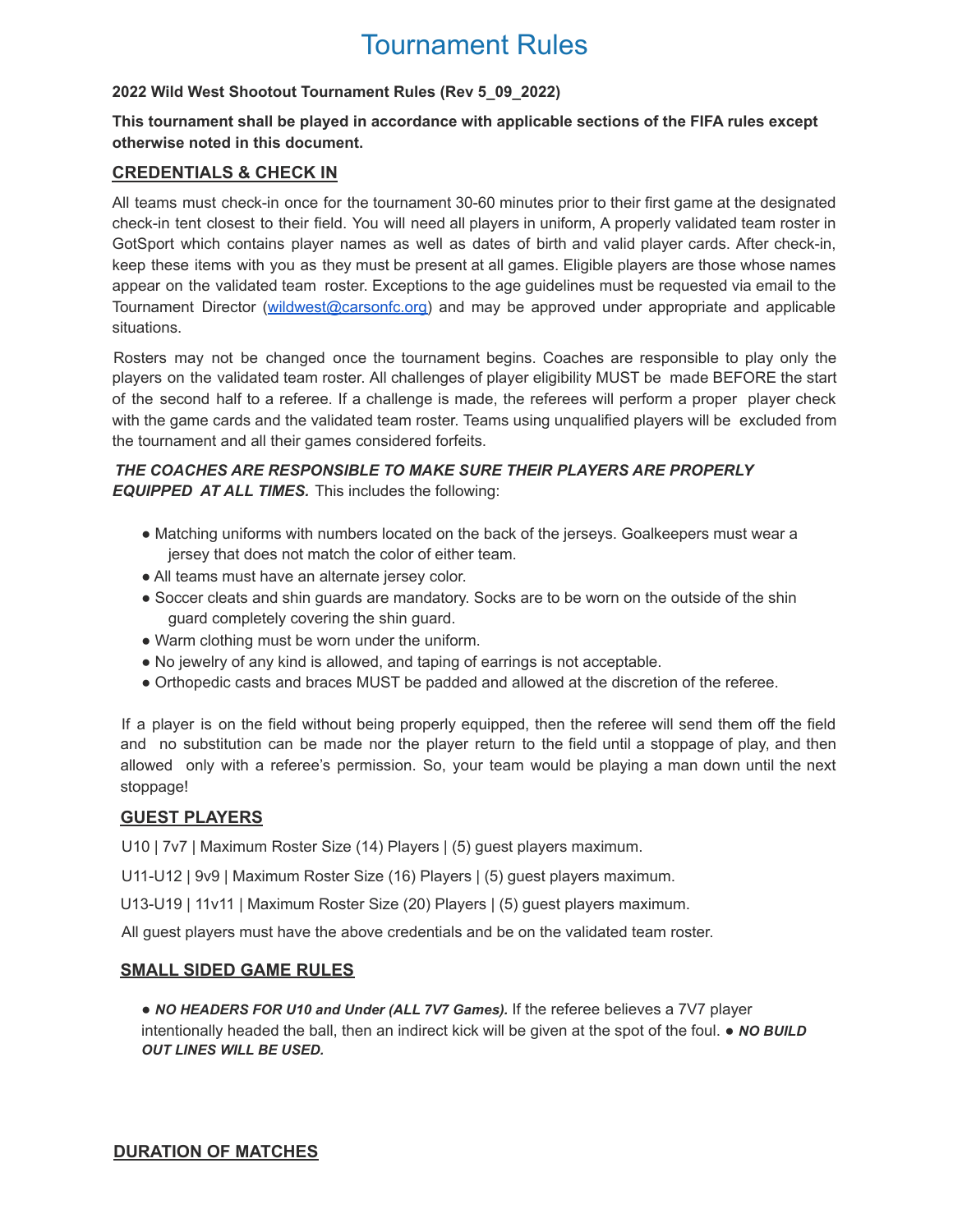U9 – U10 7V7 (2) 25 minute halves, with 5 minute halftime break U11– U12 9V9 (2) 30 minute halves, with 5 minute halftime break U13 & Older 11V11 (2) 35 minute halves, with 5 minute halftime break

All matches will be terminated no less than (5) minutes prior to the start of the next scheduled match.

*NOTE:* Injury time will NOT be added to the length of the game, except under the most extenuating circumstances. This will be at the discretion of the referee. *THERE WILL BE NO OVER TIME PLAY IN ANY REGULAR GROUP GAME.*

- **Semi Final Games** If the score is tied at the end of regulation time in the semi final games, kicks from the penalty spot will be taken per FIFA rules to determine the winner. Only players on the field at the end of regular time are eligible to take a Penalty Kick.
- **Championship Games**: If the score is tied at the end of regulation time in the Championship games, the teams will have a 5 min. break then start over-time play. Over-time consists of two (2) 5 minute halves with the Golden Goal Rule in effect. If it is still tied at the end of the second overtime period, kicks from the penalty spot will be taken per FIFA rules to determine the winner. Only players on the field at the end of Overtime are eligible to take a Penalty Kick.

## **TOURNAMENT SCORING**

Teams shall be awarded points for match results as follows:

- (6) Points for each win.
- (0) Points for each loss.
- (3) Points for each tie.
- (1) Point for shutout.
- (1) Points for each goal up to 3 goals.

# **(-1) POINT DEDUCTED FOR EACH RED CARD AND/OR EJECTION RECEIVED INCLUDING COACHES AND SPECTATORS**

## **(-1) POINT WILL BE DEDUCTED IF A TEAM EXCEEDS A GOAL DIFFERENTIAL OF 8 IN A SINGLE GAME**

- For a forfeit match, the winner will be credited with a 1-0 win, and awarded (8) Points (six for the win, one for the goal and one for a shutout).
- Any team leaving the field prior to determination of a winner shall forfeit the match. ●
- No points will be awarded if neither team shows up.
- The total number of points accumulated during group play will determine playoff games for each division. Except in the case of a 5 team bracket, where points will determine final standings for that division.

# **GAME FORMAT AND AWARDS**

At the conclusion of the final or championship matches, first (1<sup>st</sup>) place in each age group will receive individual medals, and the team will receive a "Tournament Champion" trophy; second (2<sup>nd</sup>) place will receive individual medals.

Award presentations will be held immediately after the respective playoff game, or at the conclusion of the final game in each division. There will be no awards mailed.

## **TIE BREAKING WITHIN A FLIGHT**

Ties in FLIGHT standings will be broken by employing a tiebreaker. If more than two teams are involved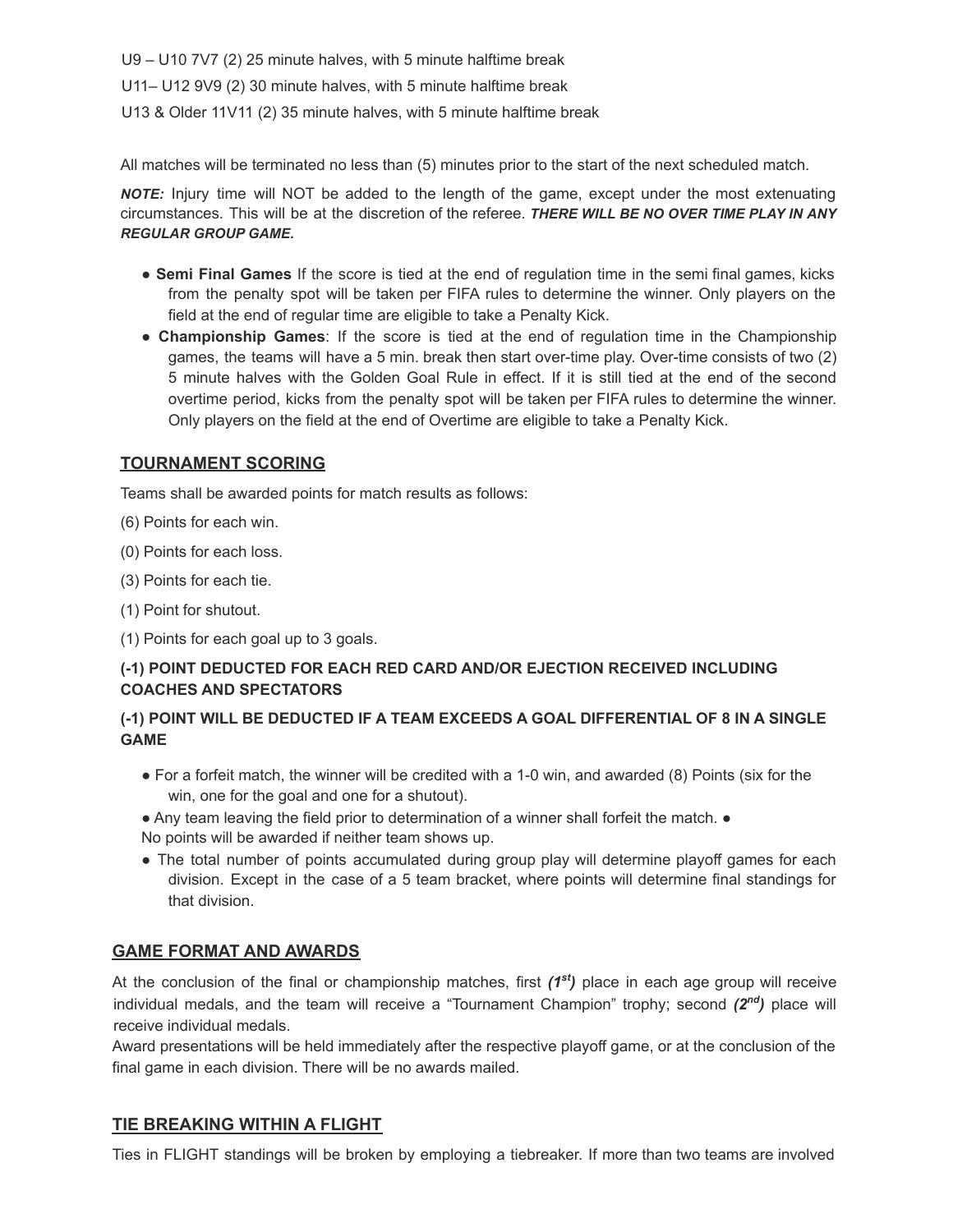in the tie, the first team to move ahead of the remaining teams will be awarded the highest place, and the tiebreakers continue until all ties are broken.

- 1. Head to head (if all teams played each other.)
- 2. Goal differential
- 3. Least goals allowed
- 4. Most goals scored
- 5. FIFA penalty kicks (site and time at the discretion of the Tournament Director).
	- a. (7) Players for U10, (9) Players for U11-U12, and (11) Players for U13-U19 from each team must be ready to participate within (5) minutes of the appointed time or else that team will forfeit its opportunity to prevail in the tiebreaker.

#### **SUBSTITUTION RULE**

**MANDATORY substitution for a potential head injury, AND for any player injured that requires the coach's attention on the field**. Substitutions are allowed with the referee's approval at any stoppage of play as per FIFA rules. It will be at the discretion of the referees to allow substitutions and keep the game flowing. Ejected (Red carded) players may NOT be substituted; they are to leave the field and area immediately.

#### **SPORTSMANSHIP AND CONDUCT**

Good sportsmanship shall prevail. Coaches are responsible for the conduct of their players, parents and spectators. *ALL SPECTATORS MUST SIT ON THE OPPOSITE SIDE OF THE PLAYERS AND COACHES BUT ON THE SAME HALF OF THE FIELD AS THEIR TEAM. ALL PERSONS MUST REMAIN AT LEAST THREE (3) FEET BEHIND THE TOUCH LINES.*

Coaching shall be done from an area ten (10) yards from either side of the mid-field line.

Any player receiving a red card will have a one game suspension. A 2 game suspension will be given for (a) violent conduct (b) foul and abusive language.

#### **HOME TEAM**

• The team listed **FIRST** on the schedule for each game is considered the "Home Team".

● **The Home team will get ball and direction** – there will be NO coin toss until the Championship Games.

- **The Game Balls are provided by the Wild West Shootout!**
- *Home* team jersey should be a **dark-colored** jersey.
- *Away* team jerseys should be **light-colored** jersey.
- The **HOME** team will be responsible for change of jerseys when conflict of color occurs.
- The Goal Keeper must not wear colors similar to either team.

## **GAME CARDS**

Tournament officials will provide referees with a game card for each game. Coaches are to sign the game card at the field after the game to confirm scores. The referee will complete the game card and turn into the field marshal tent after each game.

## **ADVERSE WEATHER/UNEXPECTED TERMINATION OF PLAY**

Matches will be played in all weather conditions, unless the Center Referee or Tournament Director